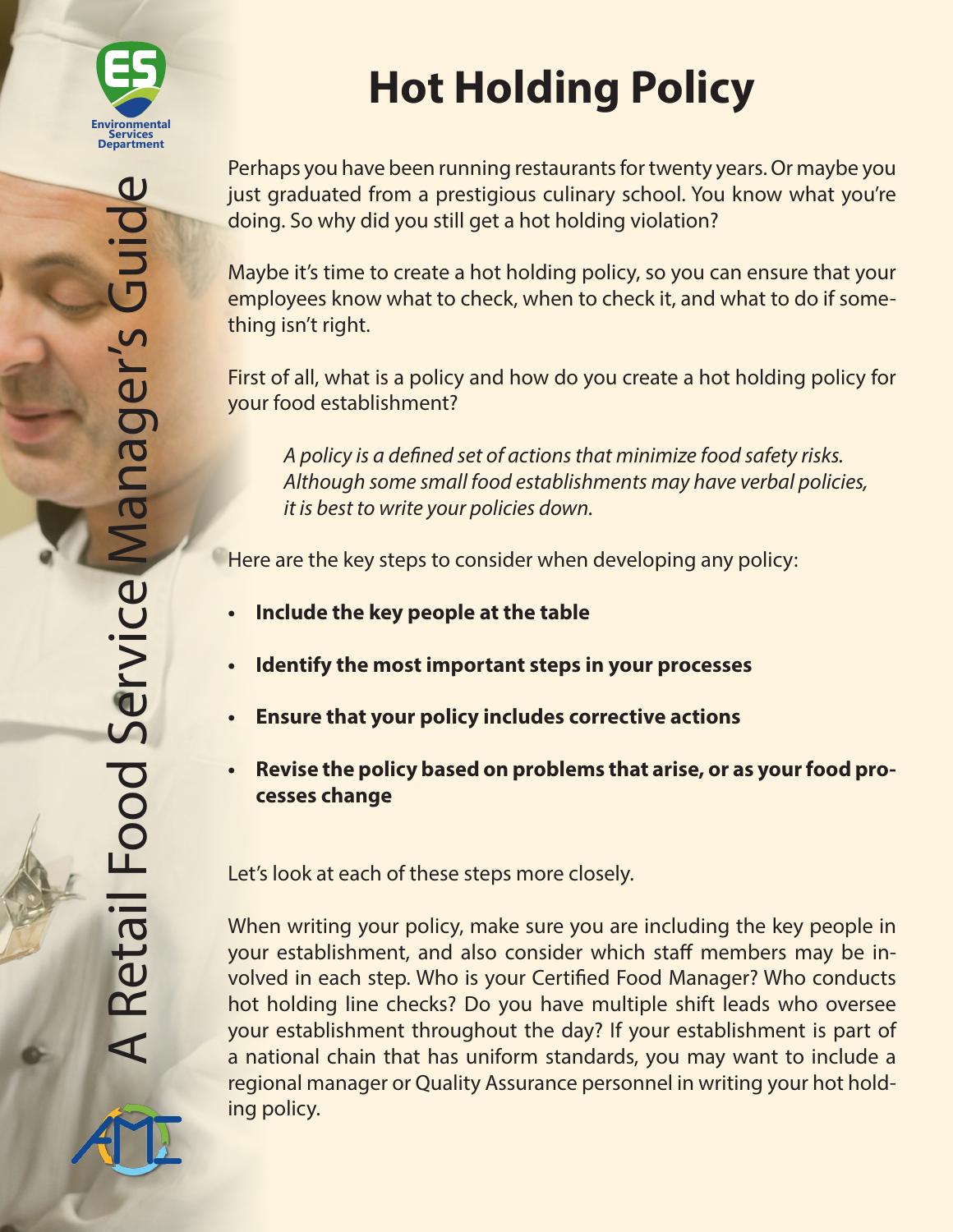

Now let's take a closer look at the second point. Where in your establishment could a cold holding issue arise?

#### **Storage**

Do you store any time/temperature control for safety (TCS) food hot overnight? Make a list of every piece of equipment that may be used for the hot storage, include during special events or for caterings or special events.

#### **Preparation**

Review various menu items that are prepared in your establishment. Consider whether hot holding temperatures are maintained during preparation, or whether you would rather add a cooling step for TCS food prior to prep.

#### **Cooking**

Consider the various food that is cooked in your establishment, including raw animal proteins and vegetables. What steps are taken after the food is cooked? Remember that although most animal food is always categorized as TCS, vegetable food because TCS after being cooked. Do you maintain hot temperatures for vegetables, or should you add a cooling step? Review and modify your processes to minimize food safety risk before you write your hot holding policy.

## **Hot Holding**

Recall that TCS food must be held at 135°F or higher. You may want to review what food in your establishment is categorized as TCS. Also include how you ensure the proper hot holding temperature in your steam wells and hot holding wells. You may want to include logs for taking hot holding food temperatures. Consider employee behaviors to encourage, such as frequent stirring of thick soups and checking that water hasn't evaporated from wells. Also think about employee behaviors to discourage, such as filling soup containers well above the fill line or having employees keep hot TCS in pans without a heat source for extended periods of time.

# **Assembly**

When menu items containing TCS food is assembled, look at how long the food is without a heat source. Consider cooling TCS food prior to assembly, or adding a cooling step after assembly.

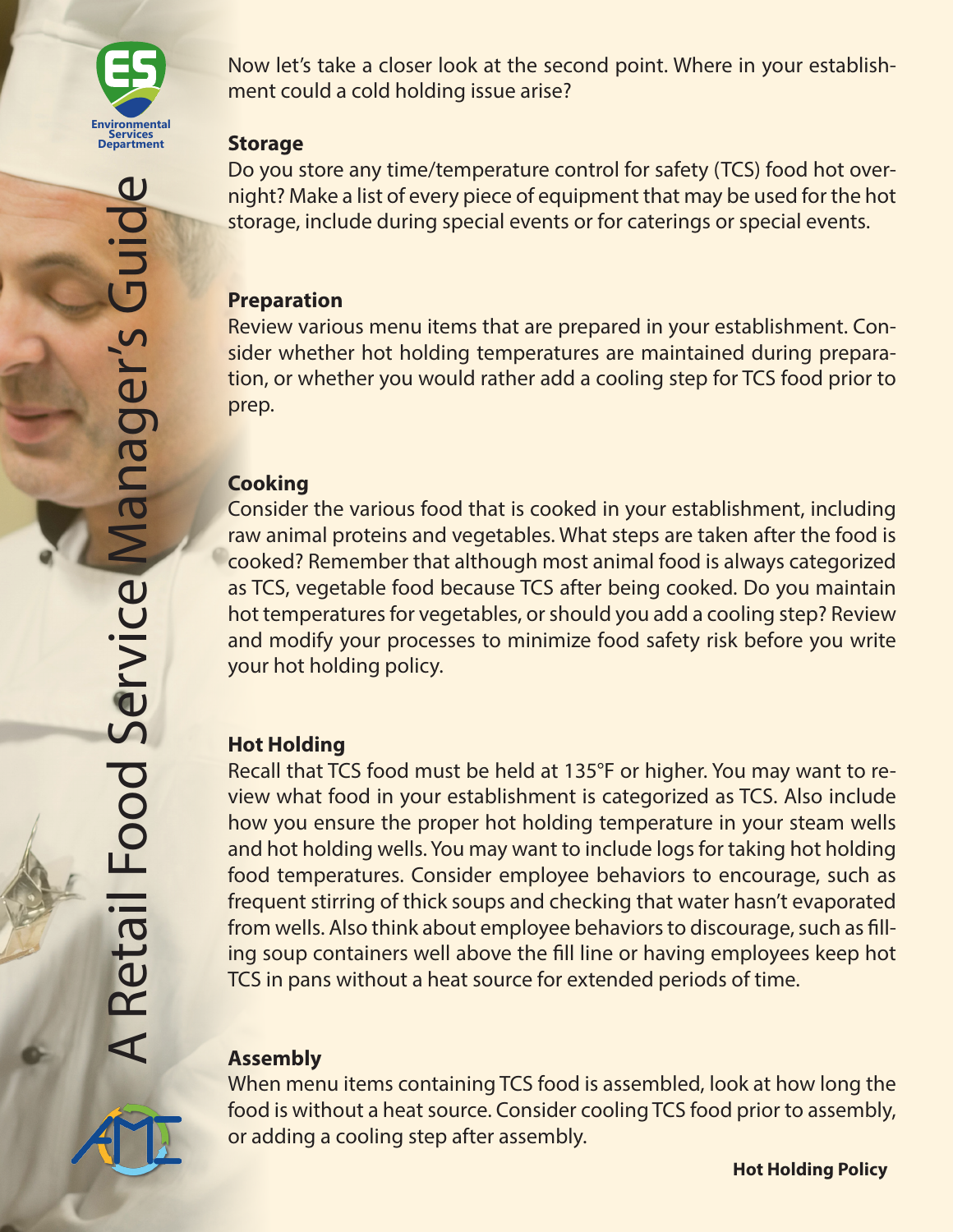

#### **Who is responsible?**

Who is working with hot TCS food? Who oversees the process?

# **What needs to happen?**

TCS food must maintain a temperature of 135°F or higher. With hot holding, it is especially important to check for variations in temperature throughout a food product, and the capability of hot holding equipment to consistently maintain product at or above 135°F.

# **When does it take place?**

Consider pre-opening activities, especially reheating steps that impact hot holding, switching over between lunch and dinner, during busy times, and closing activities.

## **Where does it occur?**

Include all hot holding units that hold TCS food. Also include food that is held in pans on the grill, hot boxes, ovens, steam wells, rice cookers and crock pots.

## **How is this achieved?**

This is where you can incorporate logs and documentation. Sample logs are provided as part of our toolbox. You may want to include steps about how thermometers are used and how staff will document temperatures.

As you review these key operational steps, consider whether it would make sense in your business model to write several policies for hot holding. For example, you might write one policy for checking that equipment is working properly, and another to address staff behavior (e.g. frequent stirring of thick food, or checking for water levels in steam tables).

Now for the corrective actions. This is the "what if…" step. What if something goes wrong? Your policy should state what actions are taken if hot holding temperatures are not in place. You can include a space for writing in corrective actions on your logs.

But don't stop here! Your hot holding policy is a living document, and will change over time. When you discover areas of non-compliance in your establishment, use them as opportunities to improve, and return to your policy to incorporate the changes. In this way, you will continue to improve.



**Hot Holding Policy**